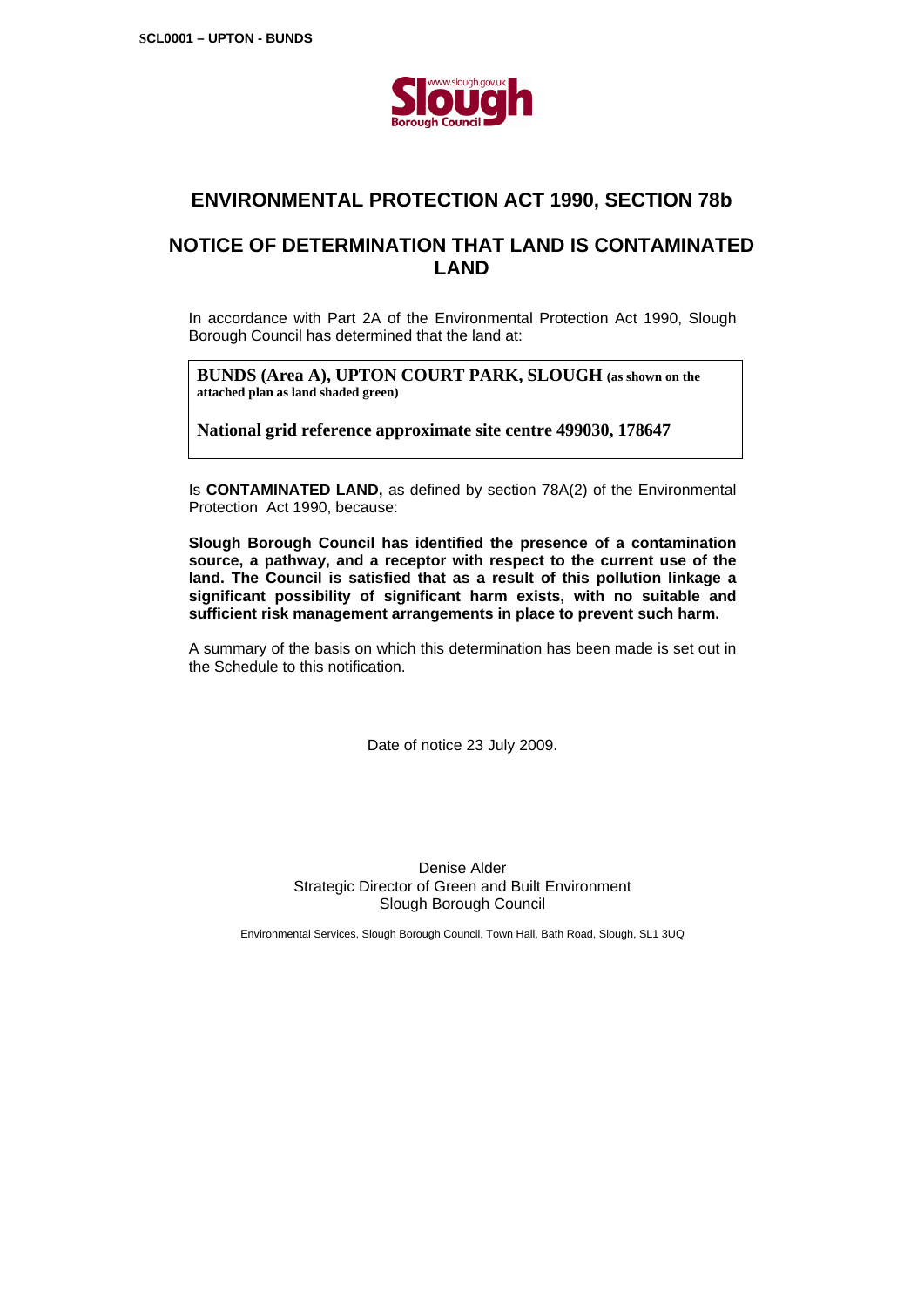**© Crown Copyright. All Rights Reserved. Licence Number 100019446.** 

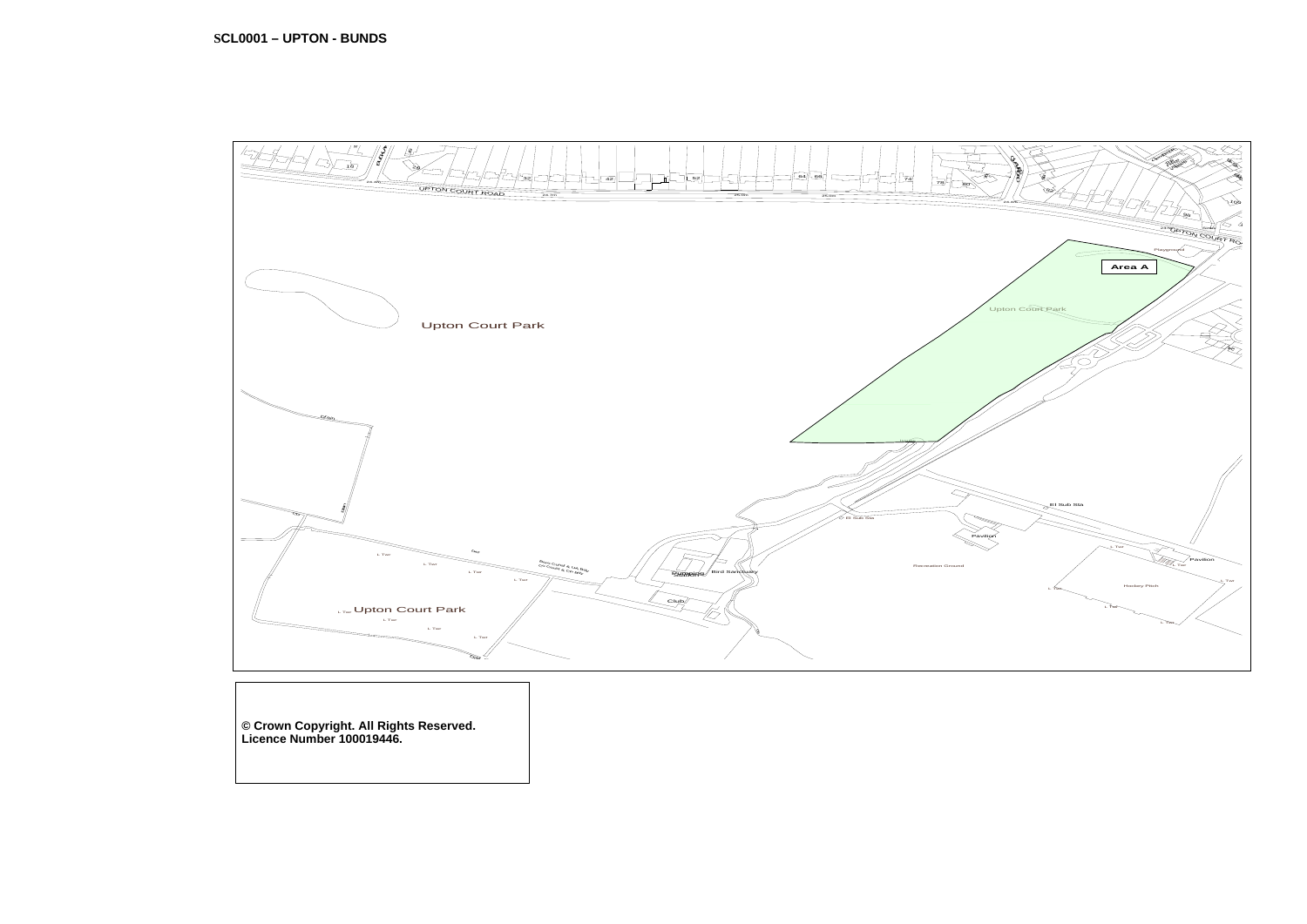### **SCHEDULE**

#### **SIGNIFICANT POLLUTANT LINKAGES**

| <b>SPL</b><br>number | Contaminant    | Risk-driving exposure pathway           | <b>Key Receptor</b>                         |
|----------------------|----------------|-----------------------------------------|---------------------------------------------|
|                      | Benzo(a)pyrene | Ingestion of soil and soil-derived dust | Site user (female child aged 0-<br>6 years) |
|                      | Benzo(a)pyrene | <b>Dermal contact</b>                   | Site user (female child aged 0-<br>6 years) |
|                      | Lead           | Ingestion of soil and soil-derived dust | Site user (female child aged 0-<br>6 years) |

In combination these source-pathway-receptor linkages are considered to represent a Significant Pollution Linkage, indicative of a significant possibility of significant harm to human health.

#### **SUMMARY OF EVIDENCE UPON WHICH DETERMINATION HAS BEEN BASED**

CL Associates letter report dated 2 November 2004.

Southampton Oceanography Centre, Geosciences Advisory Unit for Gamma Spectrometry and XRF analysis, report dated 3 September 2004.

Atkins Ltd, *Part 2A Environmental Protection Act 1990: Detailed Inspection of land at Upton Court Park Slough,* for Slough Borough Council, July 2009.

### **DESCRIPTION OF POTENTIALLY CONTAMINATIVE ACTIVITY AT THE SITE**

The site being determined: Area A 'Bunds', Upton Court Park, Slough is located at the eastern edge of Upton Court Park, at approximate grid reference of site centre: 499030, 178647.

The bunds were placed along the eastern boundary of the park, to deter unauthorised vehicle access on to the park itself. Anecdotal evidence of localised historic waste deposition within the area of the bunds exists. Works undertaken to increase the height of the bunds exposed rubble and very poor soils, which were subsequently reused together with imported material to re-build the bunds. Slough Borough Council identified the site as a high priority for inspection following concerns raised by members of the public when they found deposits of clinker scattered on the surface of the bunds.

#### **SUMMARY OF THE RELEVANT ASSESSMENT OF THE EVIDENCE**

An initial visual inspection was undertaken by Slough Borough Council's Contaminated Land Officer, six samples of material were also retrieved by the officer during this inspection and submitted for laboratory analysis. The results of this analysis were used as the basis for an initial Detailed Quantitative Risk Assessment undertaken by CL Associates and reported in their letter report of 2 November 2004. The results of this risk assessment identified concentrations of organic contaminants (specifically benzo(a)pyrene) within the bund materials at concentrations which may have the potential to affect site users.

Atkins Ltd. undertook a comprehensive investigation, on behalf of Slough Borough Council, of surface soils within the bunds and two other areas within Upton Court Park, where it was thought related earthworks had been undertaken. The purpose of this investigation was to characterise the type and extent of contamination present, and to advise whether the area of the bunds should be determined to be 'contaminated land'.

Further sampling of the surface soils within the main bunds are surrounding areas, potentially affected during the earthworks. An unbiased sampling strategy was applied to obtain good coverage of these areas. Soil samples were submitted for analysis at an MCERTS accredited laboratory. A ground bourne gas survey was also undertaken as part of the investigation.